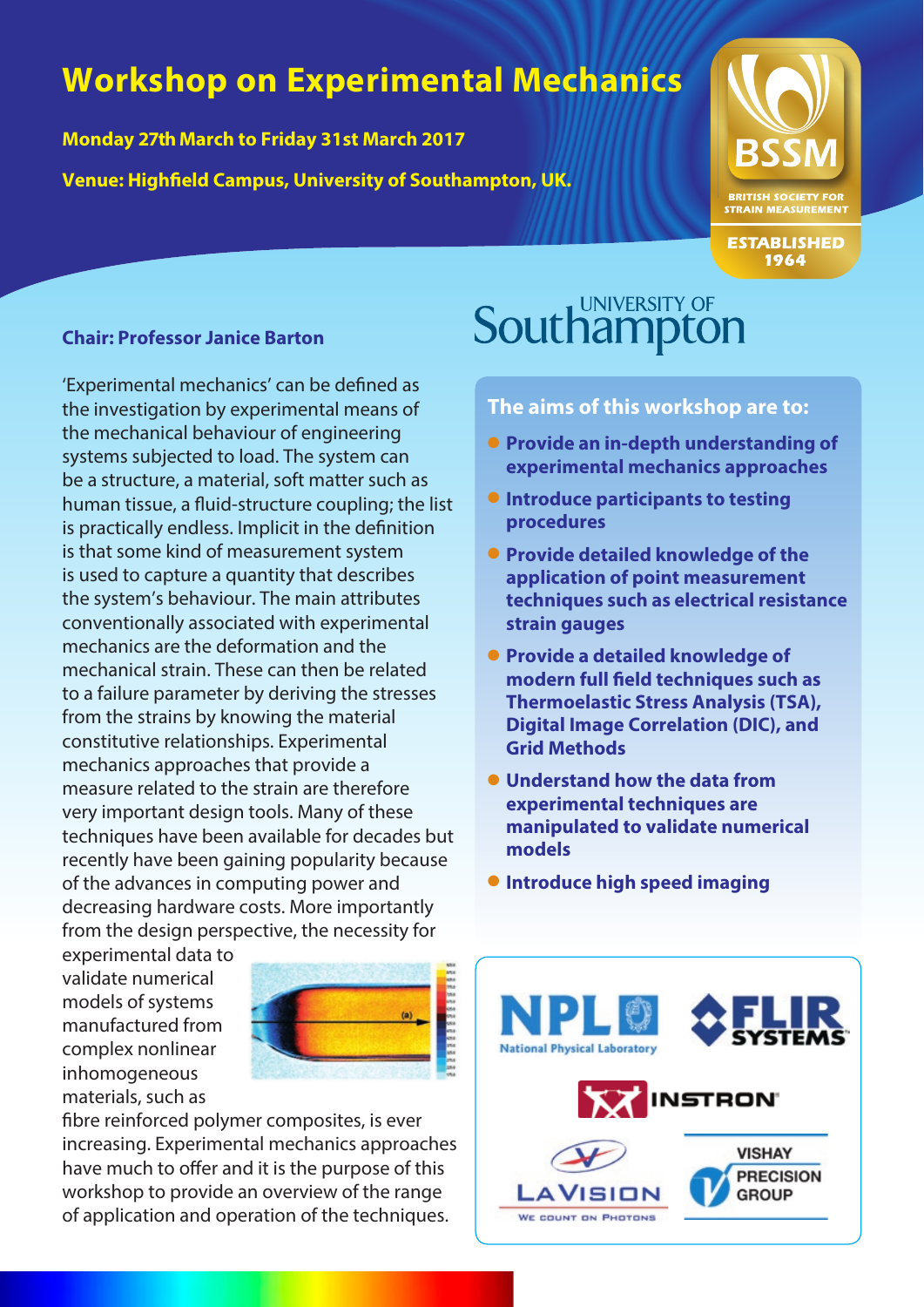**This workshop is aimed at postgraduate students conducting research in experimental mechanics and practitioners wishing to update skills and research scientists requiring a broad overview of the topic.** 

**The participants are expected to have a basic knowledge in mechanics. The course is aimed specifically at PhD students, but the course is also recommended for industrial engineers and scientists.**

**Certificates will be issued on the basis of course participation.**

#### **Workshop lecturers**

Professor Janice Barton, *University of Southampton*

Professor Fabrice Pierron, *University of Southampton*

Professor Simon Quinn, *University of Southampton*

Dr Rachael Tighe, *University of Southampton*

Dr Duncan Crump, *University of Southampton*

Dr Andrew Robinson, *University of Southampton*

Dr Jerry Lord, *NPL*

Dr Dave Hollis, *LA Vision* Mr Anton Chittey, *Vishay* Mr Peter Fuller, *Instron*

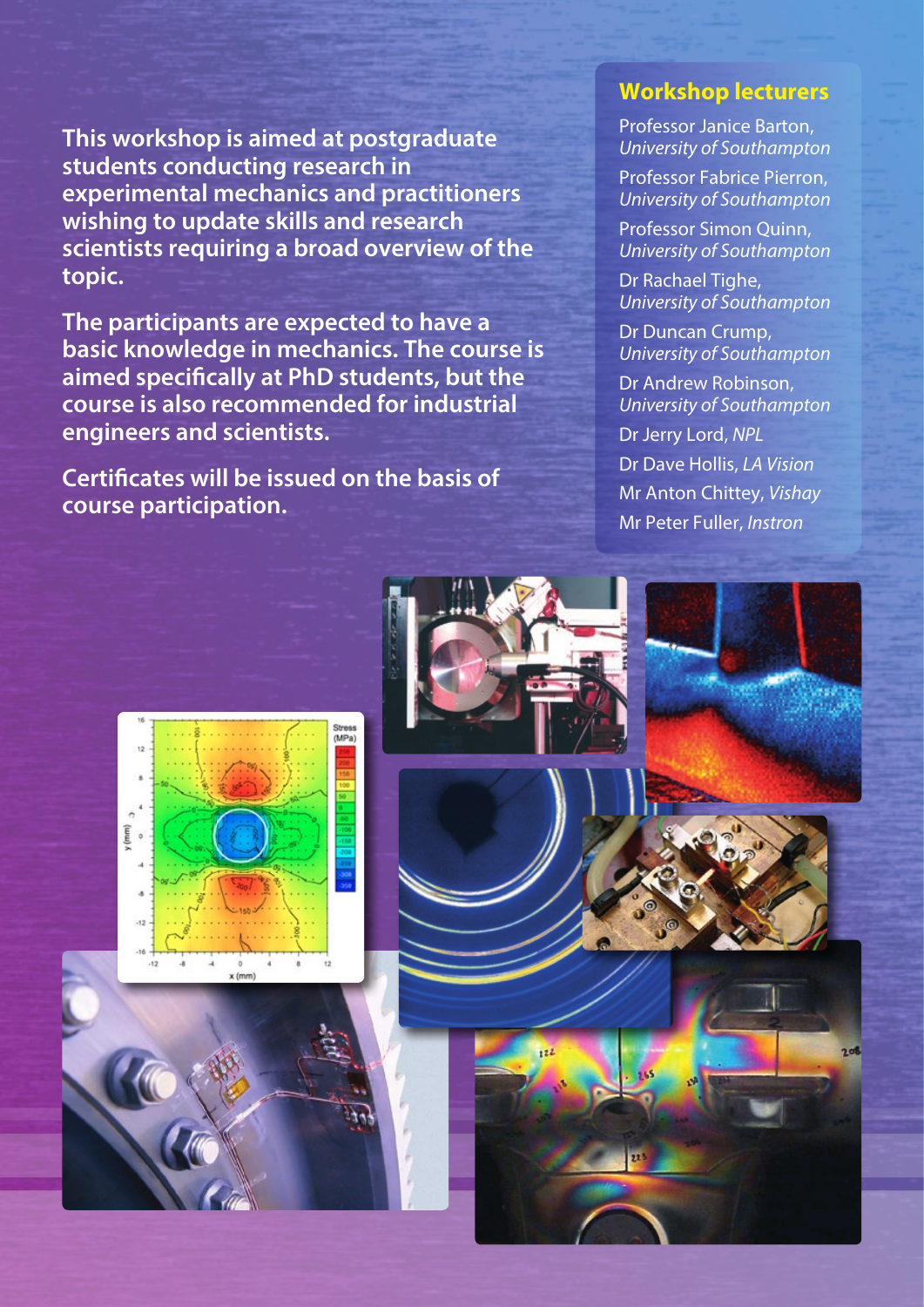### *Workshop timetable*

#### **Breaks: Morning 11.00-11.30 Lunch: 13.00 to 14.00 Afternoon 15.30-16.00**

#### **Monday 27 March - Mechanical Testing Procedures**

- **08.30** Registration and Coffee
- **09.00** Lecture 1: Registration and Overview
- **10.00** Lecture 2: Test Machine Principles

**11.30** Lecture 3: Strain Gauges

**14.00 - 18.00** Laboratory Sessions on Strain Gauges and Mechanical Testing

*Speakers - Barton, Quinn, Fuller, Chittey, Crump, Robinson*

#### **Tuesday 28 March - Digital Image Correlation and other White Light Techniques**

| 09.00                                               | Lecture 4: White Light Imaging                                                          |  |  |
|-----------------------------------------------------|-----------------------------------------------------------------------------------------|--|--|
| 11.30                                               | Lecture 5: Digital Image Correlation and Grid Techniques                                |  |  |
| 14.00                                               | Lecture 6: Metrology and Uncertainty Quantification in DIC                              |  |  |
|                                                     | <b>16.00 - 18.00</b> Laboratory Sessions on Camera Set-up and Digital Image Correlation |  |  |
| Speakers - Barton, Pierron, Hollis, Crump, Robinson |                                                                                         |  |  |

#### **Wednesday 29 March - White Light Data Analysis and Processing**

| Lecture 7: Data Analysis and Filtering<br>09.00 |  |
|-------------------------------------------------|--|
|-------------------------------------------------|--|

**11.30** Practical Session on DIC Processing

**14.00** Lecture 8: Virtual Fields Method

**16.00 - 18.00** Practical Session on Data Processing

*Speakers - Pierron, Hollis, Crump, Robinson*

#### **Thursday 30 March - Infra-red Techniques**

| 09.00 | Lecture 9: Infra-red Imaging |  |  |
|-------|------------------------------|--|--|
|-------|------------------------------|--|--|

- **10.00** Lecture 10: NDE applications of infra-red thermography
- **11.30** Lecture 11: Thermoelastic Stress Analysis
- **14.00 16.00** Laboratory Sessions on Infra-red Techniques

**16.30 - 18.00** Course party

*Speakers - Barton, Pierron, Crump, Robinson, Tighe*

#### **Friday 31 March - Closing Sessions**

| 09.00                                   | Lecture 12: High Speed Imaging                        |  |
|-----------------------------------------|-------------------------------------------------------|--|
| 10.00                                   | Lecture 13: Electronic Speckle Pattern Interferometry |  |
| 11.30                                   | Practical Session on Infra-red Data Processing        |  |
| 14.00                                   | <b>Industrial Applications</b>                        |  |
| 15.00                                   | <b>Wrap-up and Close</b>                              |  |
| Speakers - Barton, Lord, Quinn, Pierron |                                                       |  |